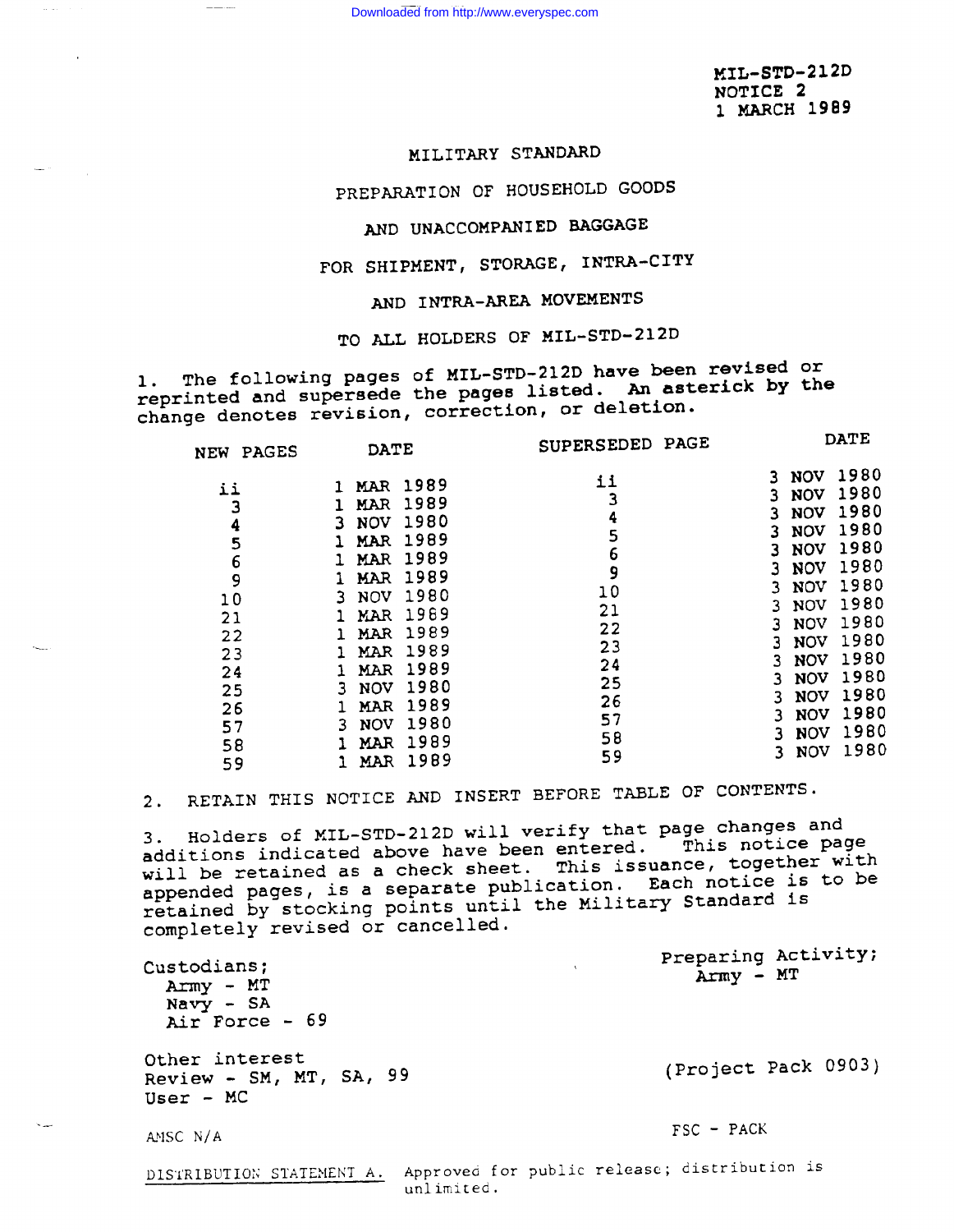MIL-STD-212D 1 WRCH1989

## DEPARTMENT OF DEFENSE WASHINGTON, DC 20301

-

Preparation of Household Goods and Unaccompanied Baggage for Shipment, Storage, Intra-City and Intra-Area Movements.

MIL-STD-212D

1. This Military Standard is approved by the Department of Defense and is mandatory for use by all departments and agencies of the Department of Defense.

\*2. Beneficial comments (recommendations, additions, deletions) and any pertinent data which may be use in improving this document should be addressed to: Commander, Military Traffic Management Command, ATTN: MT-PPQ-O, Department of the Army, 5611 Columbia Pike, Falls Church, VA 22041-5050 by using the selfaddressed Standardization Document Improvement Proposal (DD Form 1426) appearing at the end of this document or by letter.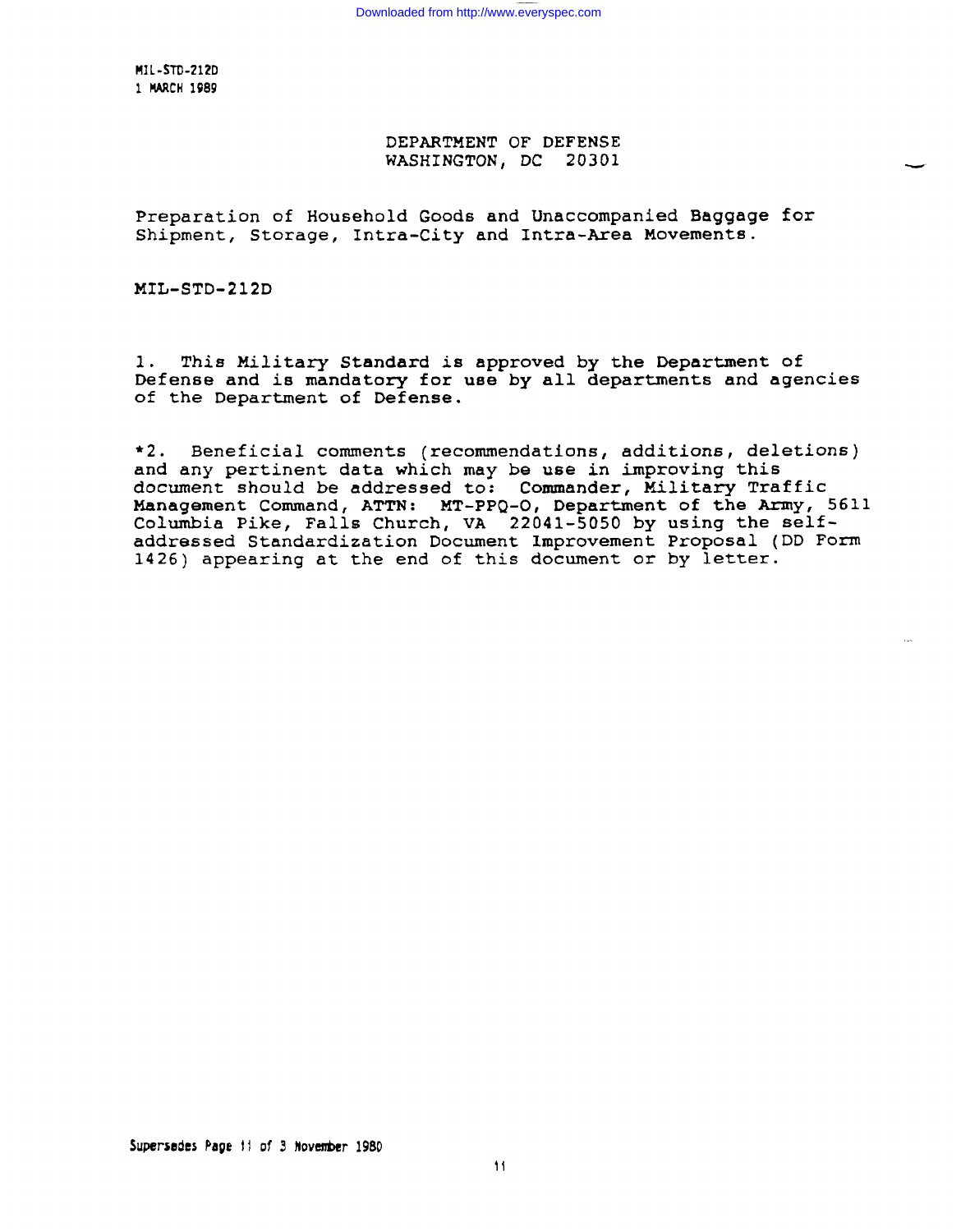Federal Government activities may obtain copies of Federal specifications, standards, and DOD Regulations and Index of Federal Specifications and Standards from established distribution points in their agencies.

### 3. DEFINITIONS

3.1 Articles of extraordinary value and easily pilferable articles of substantial value. Items of extraordinary or substantial value are considered high valued (HI-VAL) and are defined as follows:

a. Small items of substantial value. These items will be determined in accordance with the quidelines of member's military service. Nonexclusive examples of items fitting this category are cameras, binoculars, watches, jewelry (pins, rings, earrings, bracelets, lockets, pendants, necklaces, tie clips, cuff links, belt buckles, and artistic charms), small transitor radios, pocket calculators, ornate cigarette cases and compacts, and small coin and stamp collections.

b. Items of extraordinary value. An item which, because of exceptional qualities of workmanship or design, the high value Of the materials it contains, or its association with a past event or period, or historical figure, possesses a value far beyond the usual value of an item of like nature. Items of extraordinary value are normally limited to items which primarily serve an artistic or decorative purpose, or which are collectors' items. Nonexclusive examples are items of precious stones, items of gold, silver, and other precious metals, furs, antiques, or objects of art. Items of everyday use, such as household furnishings, sterling silver flatware, hollowware, oriental rugs, wearing apparel, and the like, which serve a utilitarian purpose, even though expensive, are not categorized as items of extraordinary value.

\*3.2 Bo usehold aoods. The term "household goods" means furniture and furnishings or equipment; clothing; personal effects; professional books, papers, and equipment; and all other personal property associated with the home and all personal effects belonging to a member and a member's dependents. Also included are spare parts for a privately owned motor vehicles (extra tires and wheels, tire chains, tools, battery chargers, tops , seats, and miscellaneous associated hardware). Snowmobiles and vehicles such as motorcycles, mopeds, and golf carts may be shipped as household goods. Boats may be shipped as household goods. The term "household goods" does not include the The term "household goods" does not include the following:

a. Automobiles, trucks, vans and similar motor vehicles.

b. Airplanes, mobile homes, camper trailers, and farm equipment.

c. Personal baggage when carried free on tickets.

d. Live animals not required in the performance of official duties, including birds, fish and reptiles. **SupersedesPeue 3 of 3 November 1960**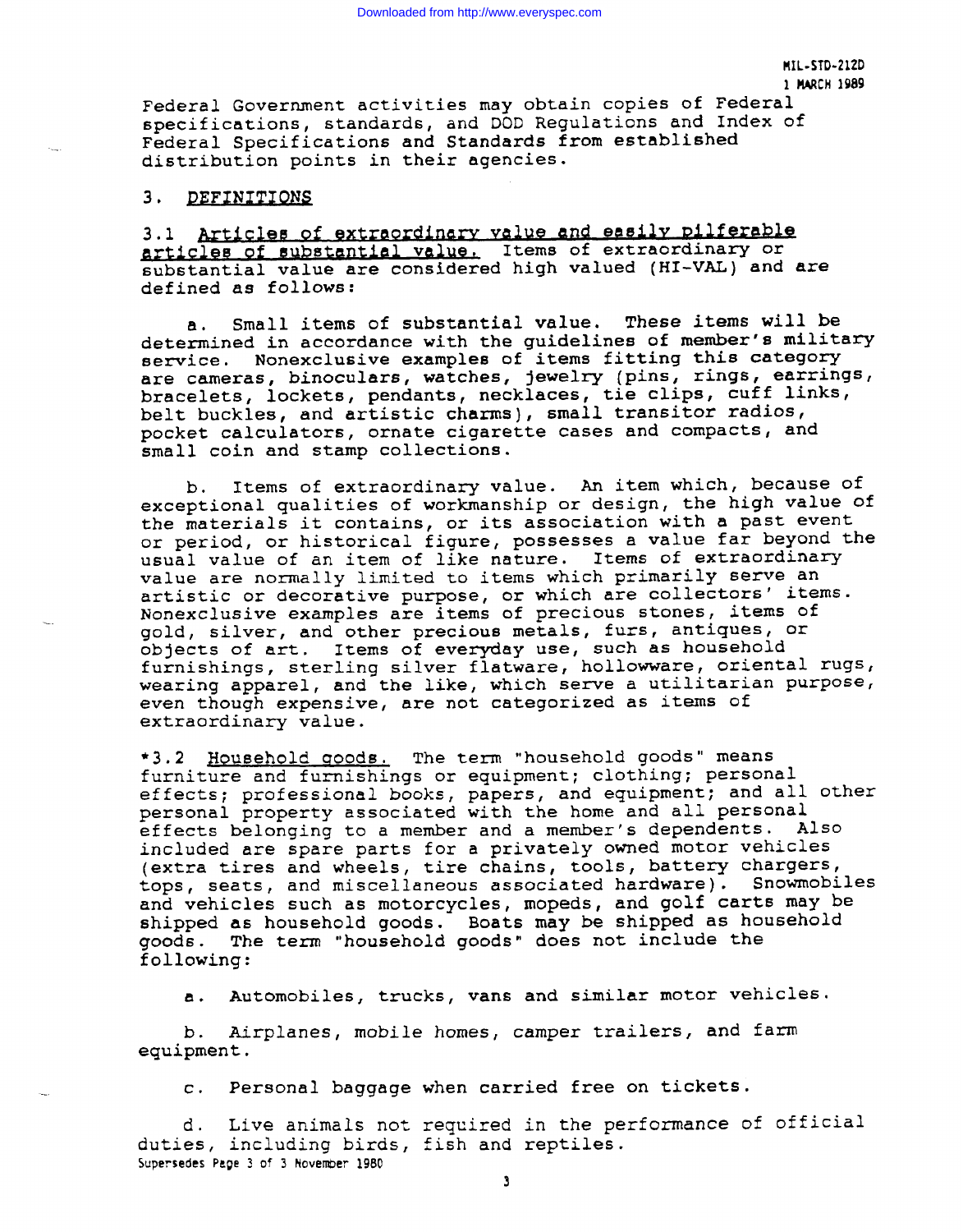**HIL-STD-212D 1 WCH 1969**

e. Cordwood and building materials.

f. Articles intended directly or indirectly for persons other than the member and his immediate family or articles for sale.

4

g. Dangerous items such as loaded firearms, ammunition, photo flashbulbs, flammables, acids, aerosol containers.

 $NOTE:$  Only the wording in Appendix J, Joint Federal Travel Regulations (JFTR), applies to the above exceptions.

3.3 Ordering officer. The ordering officer is the contracting officer, or anyone designated by the contracting officer to act as his representative, generally the installation transportation officer (ITO) and selected members of his/her staff.

3.4 Packaging. Application or use of protective measures, including appropriate protective wrappings, cushioning, and interior containers.

3.5. Packing. Assembling of packaged items into a shipping container or with necessary blocking, bracing, cushioning, weatherproofing, reinforcement, and marking.

3.6 Professional books, papers, and equipment. Reference materials, instruments, tools, and equipment peculiar to technicians, mechanics, and members of the professions; specialist clothing, such as diving suits, astronaut's outfits, flying suits and helmets, band uniforms, chaplain's vestments, and other specialized apparel not considered to be normal or usual clothing; communication equipment used by members in association with the Military Affiliate Radio System (MARS); and individually owned or specifically issued field clothing and equipment.

3.7 Tere weight. Tare weight is the weight of the empty shipping container. Tare weight does not include materials used for wrapping, cushioning, packaging, and blocking and bracing materials to include boxes, cartons, crates or wrapping, cushioning, packaging and blocking and bracing used therein.

3.8 Unaccompanied baggage. That portion of the member's authorized weight allowance of personal property which is not transported free on a ticket used for personal travel and which normally is shipped separately by expedited transportation from the bulk of his household goods. (It may include, but is not necessarily **limited to,** personal clothing; professional books and equipment needed on arrival for performance of official duties; pots, pans, linens, and other light housekeeping items; collapsible cribs, playpens, and baby carriages; small radios, portable televisions, and small tape recorders; special equipment required for patients; and other items required for the health, comfort, and morale of the member. )

**Supewe~es Page 4 of 3 tmvenber 1960**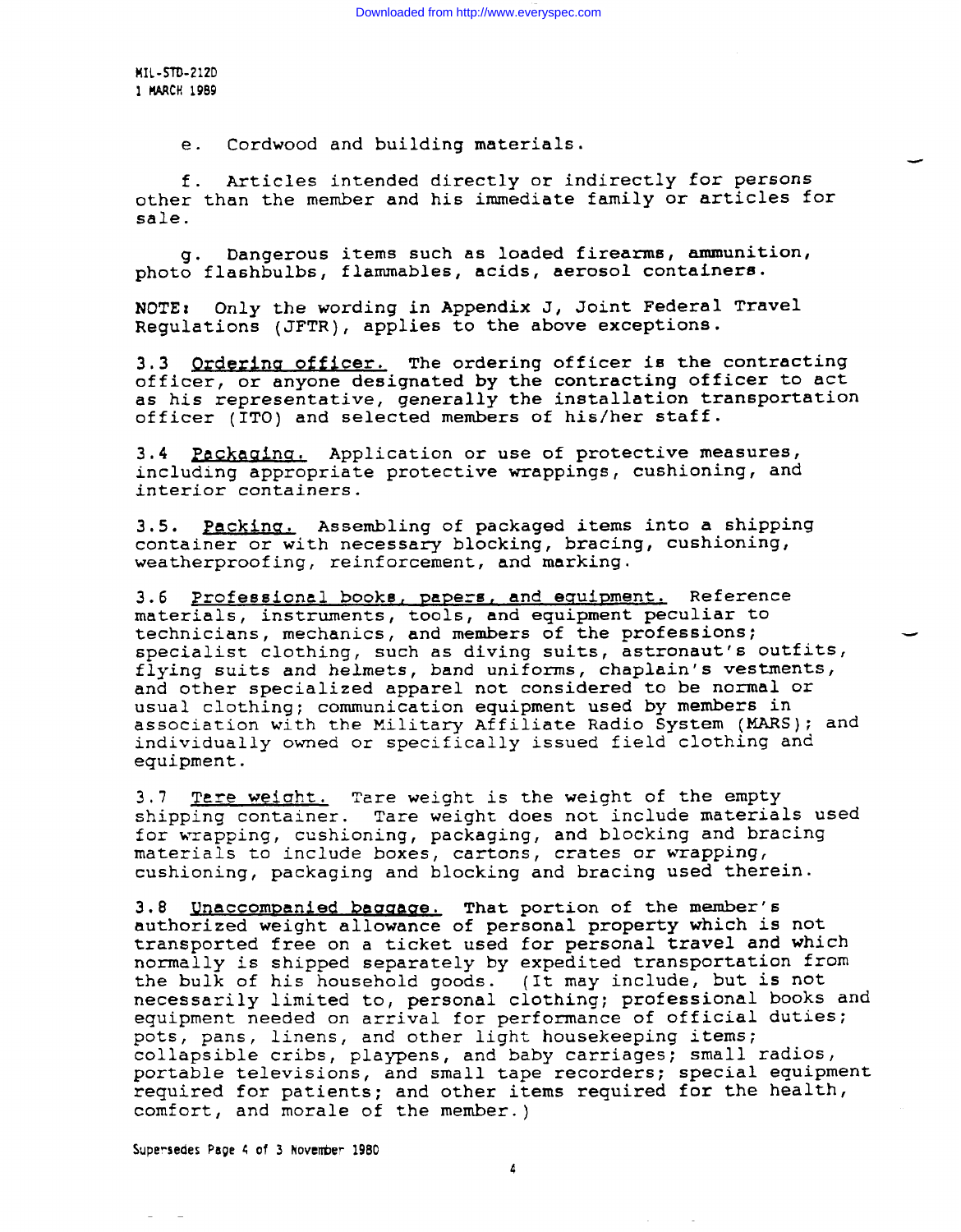**HIL-STD-2L2D** 1**MARCH 19B9**

#### GENERAL REQUIREMENTS

4.1 Materials and workmanship. Materials used shall conform to applicable specifications. Materials and methods for the packing and containerization shall have prior written approval of the ordering officer. The many designs, shapes and sizes of household goods that will be handled are so diversified that it is not practical to prescribe detailed methods for each type of goods that will be handled. General standards have been established that show as much as possible the degree and quality of the work to be done. The services called for shall be performed in accordance with the general requirements outlined herein.

### 4.2. Wrapping Materials.

4.2.1 Waddina, cellulose. Cellulose wadding shall conform to PPP-C-843, Type II, Class B or C. The material shall have a kraft backing of not less than 30 pounds basis weight and shall not be less than 0.08" thick, with a flat facial tissue facing, when applicable.

4.2.2 Polypropylene foam wrapping material. Unicellular polypropylene foam shall conform to PPP-C-1797, Type VII, and shall be at least 1/8" thick.

4.2.3 Plastic open cell wrapping material. Plastic open cell wrapping material shall conform to PPP-C-1842.

4.2.4 Unicellular polyethvlene foam wrapping material. Unicellular polyethylene foam wrapping material shall conform to PPP-C-1752, Type II, Class B, and shall be at least 1/8" thick.

\*4.2.5 Paper, kraft, wrapping, Kraft wrapping paper shall conform to  $UU-P-268$ , Type I, Grade A or B as applicable.

4.2.6 Paper nontarnish tissue. Nontarnish tissue paper shall conform to UU-P-553, Type II.

4.2.7 Peper newsprint (unprinted). Paper shall conform to UU-P-405.

4.3. Cushioning Materials, Flexible.

4.3.1 Wood excelsior pads. Wood excelsior pads shall conform to Type II of PPP-E-911. Use of loose excelsior is not permitted.

4.3.2 Shredded paper pads. Shredded paper pads shall be of standard commercial quality.

4.3.3 Wadding, cellulosic. Cellulosic wadding shall conform to PPP-C-843, Type II, Class B. The material shall have a kraft backing of not less than 30 pounds basis weight and shall not be less than 0,25" thick, with a flat facial tissue facing, when applicable.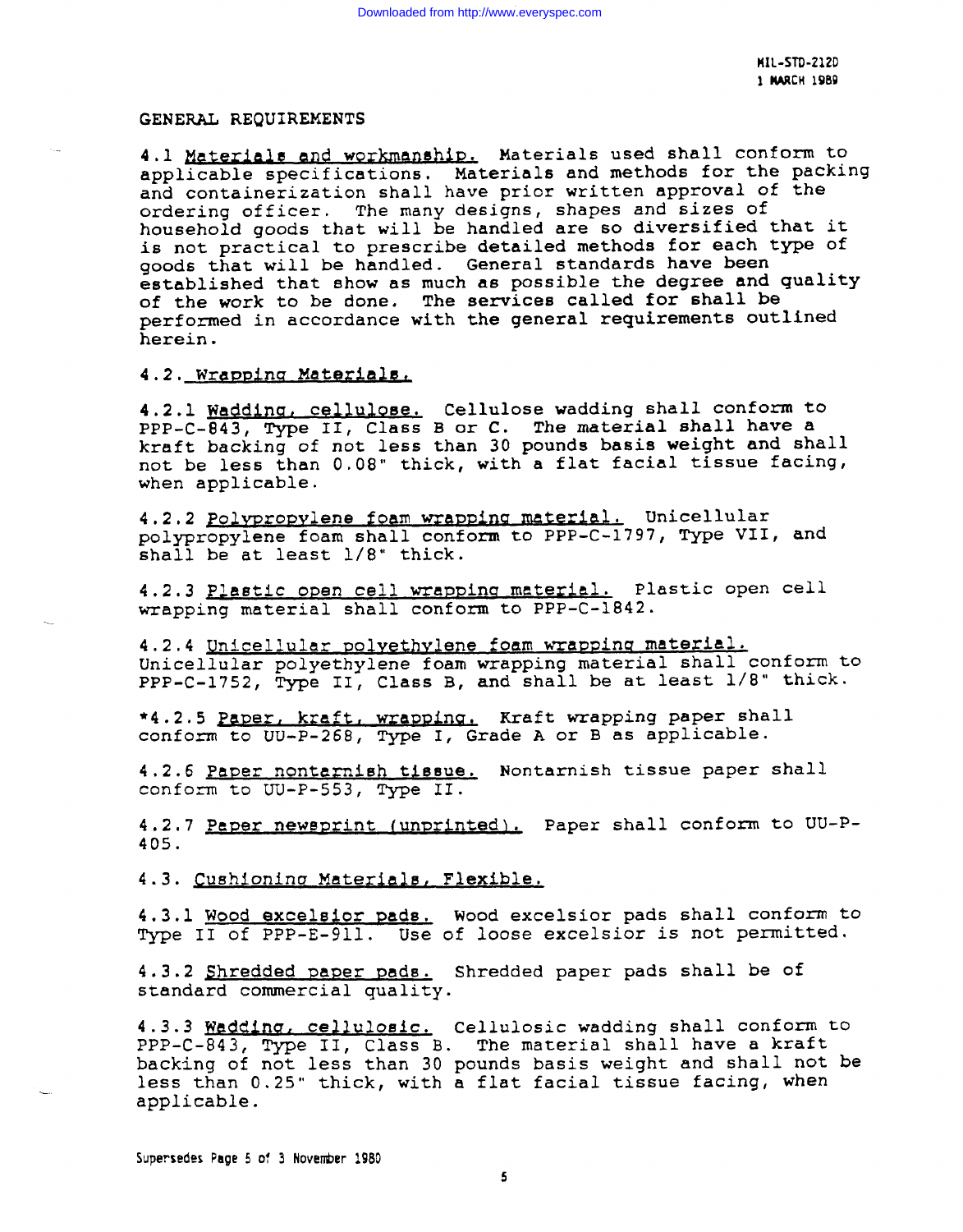**MIL-STD-212D 1 MARCH 19B9**

4.3.4 Bound fiber cushioning material. Bound fiber cushioning material shall conform to PPP-C-1120.

4.3.5 Macerated paper pads. Macerated paper pads shall conform to PPP-P-115.

-

\*4.3.6 Cushioning material, unicellular polyproplylene foam. Material shall conform to PPP-C-1797 and shall be at least  $1/8"$ thick.

\*4.3.7 Plastic open cell cushioning material. Open cell plastic cushioning material shall conform to PPP-C-1842.

4.3.8 Unicellular polyethylene foam cushioning material. Foam cushioning material shall conform to PPP-C-1752, Types I,II,III,IV, and V.

4.3.9 Fiberboard, single wall. Single wall, corrugated fiberboard shall comply with PPP-F-320.

4.3.10 Paperboard, wrapping and cushioning. Corrugated paperboard shall conform to PPP-P-291, Type III.

4.3.11 Polyurethane foam, rigid or flexible. Preformed blocks and/or pads of polyurethane foam shall conform to MIL-P-26514.

\*4.4 Cushioning material, expanded polystyrene loose-fill bulk. Loose fill polystyrene expanded cushioning material shall conform to  $PPP-C-1683$ .

4.5 Paper security blanket. Paper security blankets shall consist of a combination of three or more sheets of waffle paper, bogus kraft, chipboard, creped paper or kraft paper within a 30 pound kraft paper sleeve. The center ply of the interior sheets shall be indented, creped, or embossed to give thickness. The interior shall have a total basis weight of not less than 160 pounds, each sheet having a minimum basis weight of 40 pounds  $(500$  sheets - 24" x 36").

4.6 Waterproof barrier materials. Waterproof barrier materials shall conform to PPP-B-1055, Class C2(a),  $E-1$ ,  $E-2$  or  $H-5$ , or XIL-B-121, Type II, Grade A, Class 1, as applicable.

4.7 Twine. Cotton twine shall conform to T-T-871 and jute twine shall conform to T-T-911.

4.8 Tape. Tape shall conform to A-A-883, PPP-T-60, PPP-T-97, as applicable.

4.9 Strapping. Flat steel strapping shall conform to  $QQ-S-781$ , Class I, (Type I or IV) and nonmetallic strapping shall conform to PPP-S-760, Type II or III.

\*4.10 Boxes, fiberboard, corrugated. Fiberboard corrugated boxes shall conform to PPP-B-640 (nonweather-resistant or weatherresistant) or PPP-B-1364 (Style E), as applicable.

Supersedes Page 6 of 3 November 1980

and the state of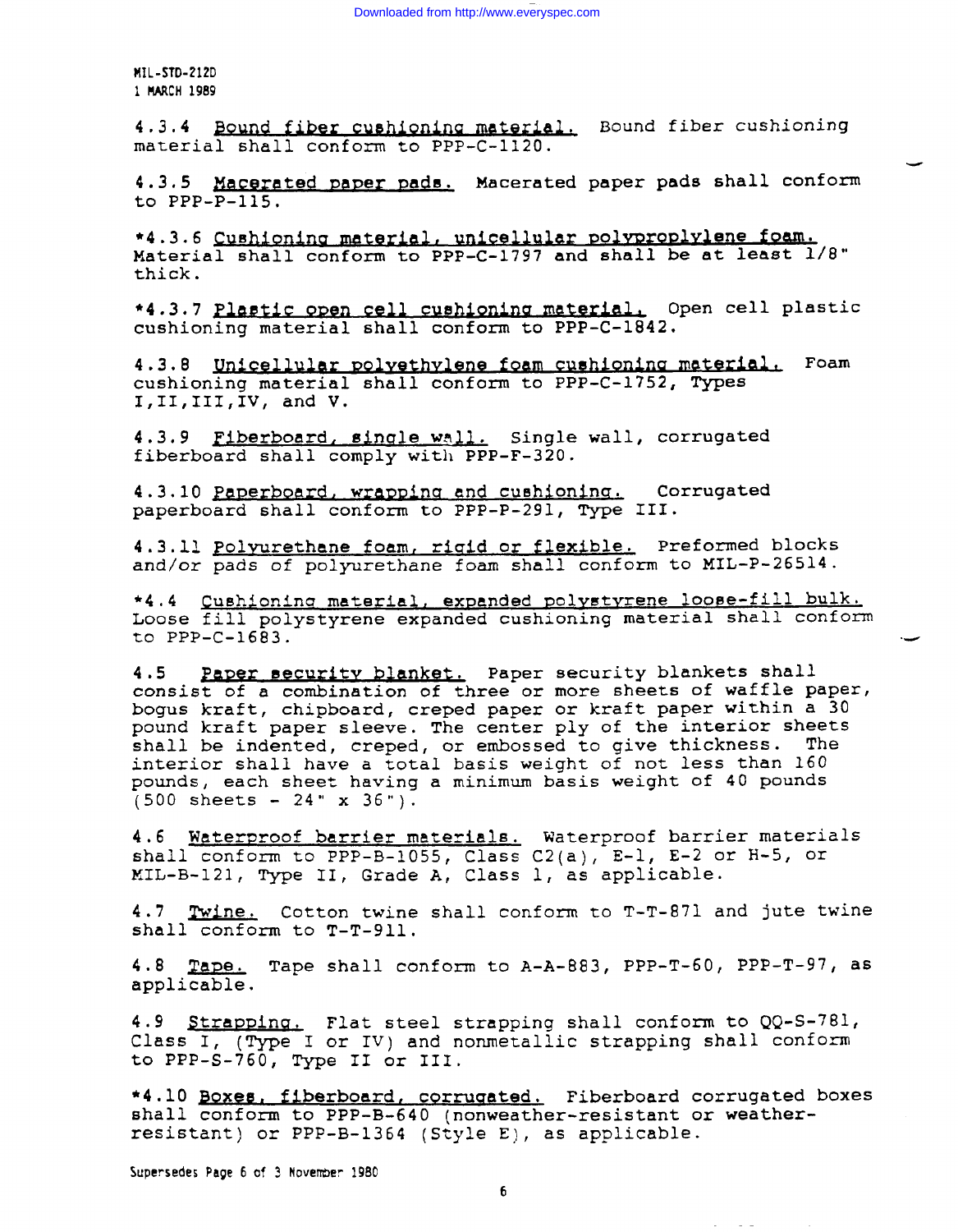**HIL-STD-21Z0 1 MARCH 19B9**

items shown on the inventory form. The type of identification used and the method of affixing it to the article will be such as not to damage any article so identified. The original and all copies of the inventory will be legible and bear the name, mailing address and telephone number of the contractor, name of member, and signature of member (or agent) and contractor (or representative) . Extreme care will be taken to list accurately articles of furniture and packing containers. The original of the inventory will be furnished the authorized Government agent; one copy to the owner, one copy for the contractor, one copy placed in a waterproof envelope on the number one (1) container and one copy of the packing list and inventory in an envelope and placed inside the number one (1) container in an easily accessible position.\*

a. Each container packed or item wrapped will indicate general contents, i.e., linens, pots and pans, etc. Articles and containers will be marked to show from which room they were packed or wrapped.

b. The use of words such as "household goods" or other general terms in the preparation of the inventory is prohibited.

c. Items of furniture will be described in as much detail as possible, i.e., television sets shall be identified as being either "color" (C) or "black and white" (B&W) and "console" or "portable", as appropriate. (When possible, notations will be made as to whether refrigerators, radios, TV's, are in operating condition.)<br>d. Th

The contractor will use diligence to record any unusual conditions and special care will be exercised to insure that the inventory reflects the true condition of the property. The "Exception Symbols" and "Location Symbols", as shown in the Household Goods Descriptive Inventory (Figure 3), will be used to describe conditions such as marred, scratched, soiled, worn, torn, gouged, and the like. No other symbol will be used. If the condition of any article contained in the shipment is such that the use of one or more exception symbols is unnecessary, the omission of the symbols will indicate good condition, except for normal wear.

Items disassembled by the contractor at origin will be e. identified and recorded in the remarks section of the Household Goods Descriptive Inventory as CD; items disassembled by the owner will be recorded as DBO.

f. The terms "Professional Books" (PB), "Professional Papers" (PP) and "Professional Equipment" (PE) will be used to show such articles on the inventory, together with the cube and weight of the container, i.e., Carton PB,  $6$  cu. ft., 150 lbs.

g. The contractor will show packing done by the member as (PBO) or packed by contractor or Government activity (CP).

h. When an owner desires shipments to multiple destinations, the contractor shall prepare a separate inventory for each shipment. The inventory will bear the signature of the owner, or owner's agent, and the signature of the representative of the contractor authenticating the inventory(ies). Prior to pickup, the contractor will insert in the heading of the inventory(ies) the geographical destination of the goods to be listed .

**SupersedesPage 9 of 3 Novenber 1980**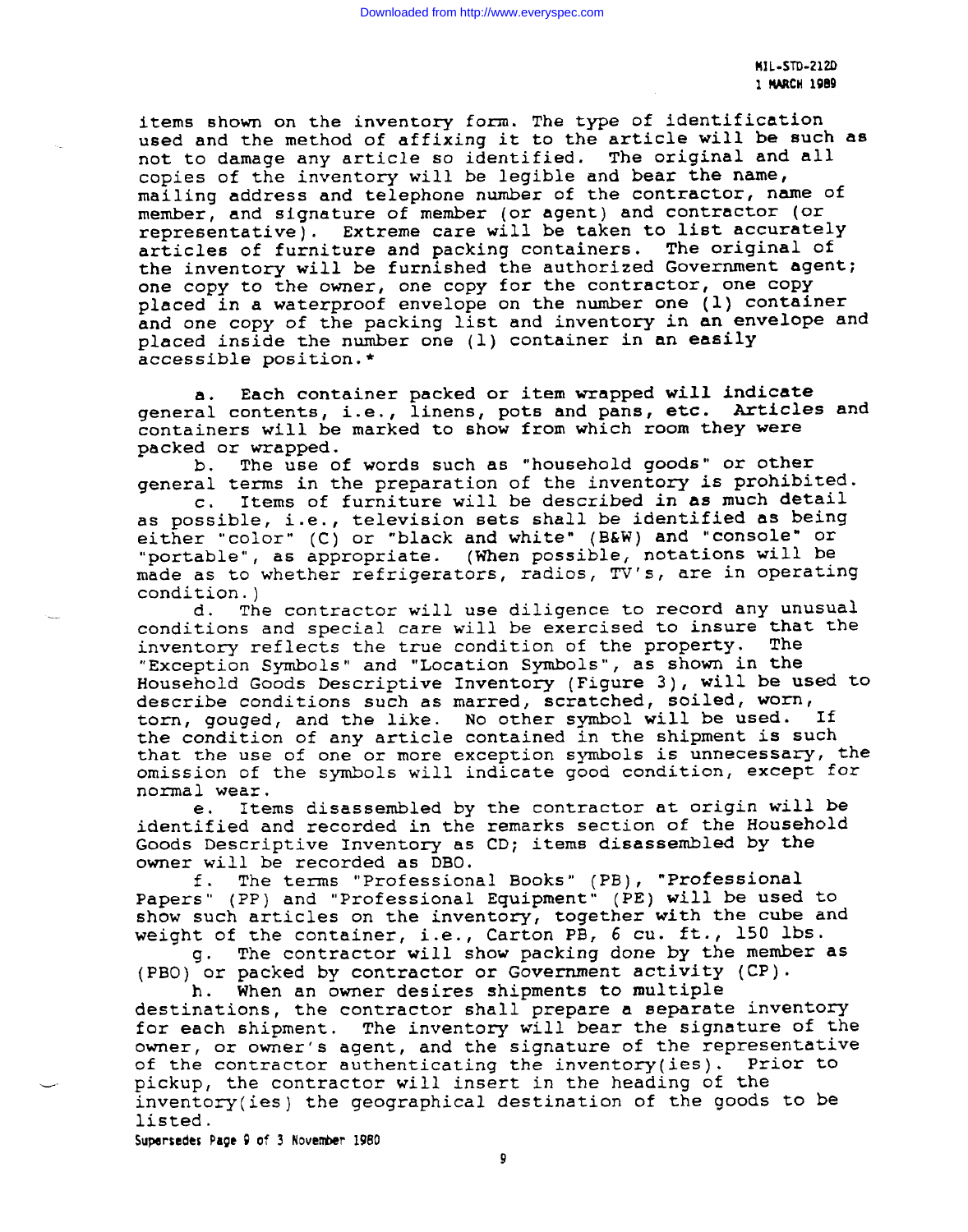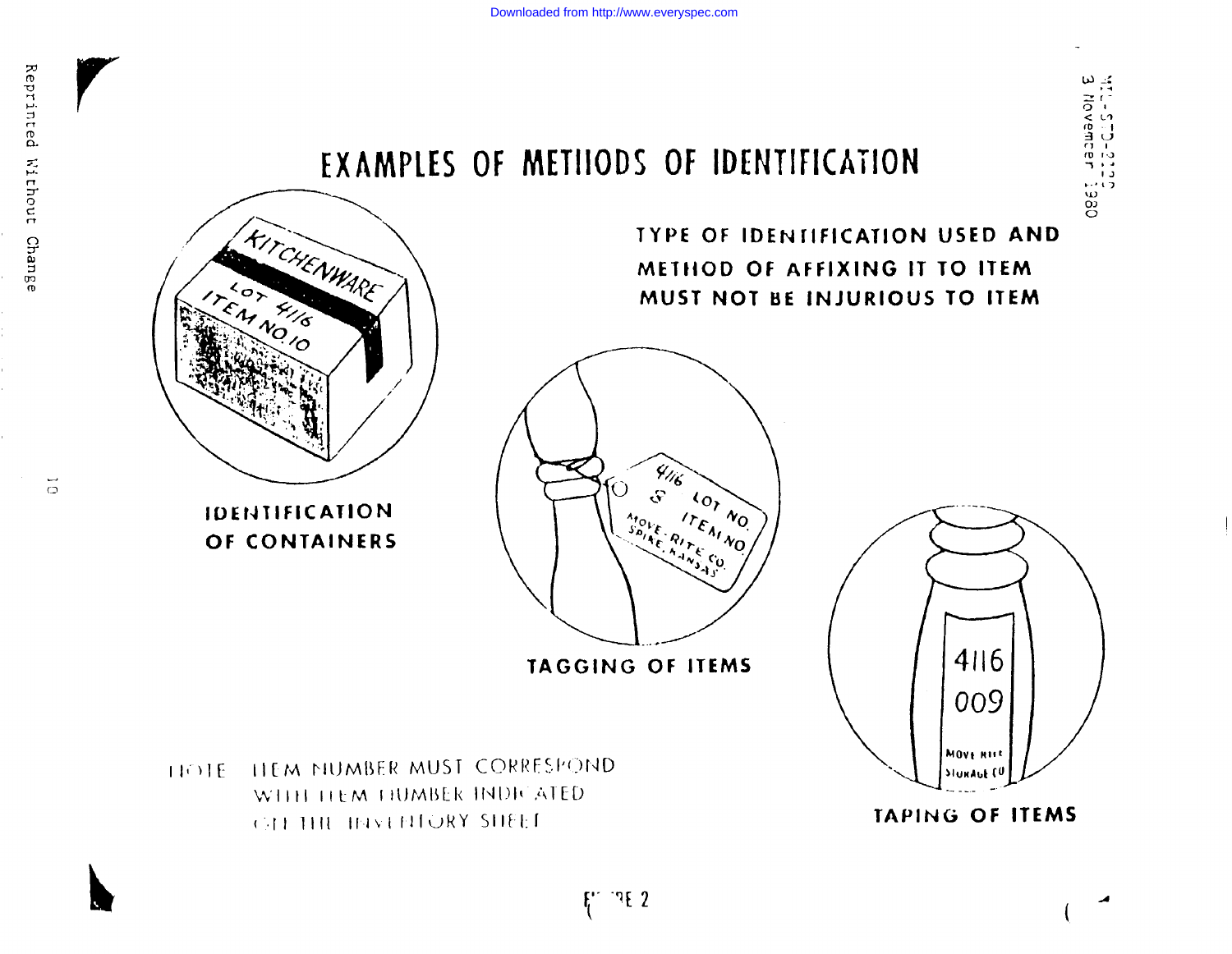4.36.4 Additional markings. The following additional markings shall be stenciled on one side and one end on an orange background not to exceed 8 by 10 1/2 inches:

# ---DPM---

EXP ED I T E "DPM" with a horizontal arrow shall be stenciled in black letters approximately 2 inches high. The word "EXPEDITE" shall be symetrically spaced below in 1-1/2 inch high black letters.

4.36.5 Restrictive marking area. When the container size and/or configuration restricts the marking area, labels (DD Form 1367) or tags (DD Form 1387-1) will be used (Figure 7).

\*4.36.6 Special marking. The word "UP" with an arrow shall be marked on one end and one side, toward the top of the container. When applicable, the word "BLUEBARK" shall be stenciled above the GBL number.

# 4.37 Unloading, Unpacking and Reporting Loss and Damage.

\*4.37.1 Unloading and unpacking. Unloading at destination will include the laying of rugs and the placement of furniture in appropriate rooms of the dwelling so they are readily available for the member's use. All articles disassembled by the contractor will be reassembled unless otherwise specified in the contract or by the member. On a one-time basis, all boxes, cartons and crates will be unpacked and the contents placed as designated by the owner, e.g., kitchenware in kitchen, unpacked and placed on counters, tables, or other flat surfaces. The contractor shall not be required to move the items from place to place within the rooms after the furniture has once been placed as originally requested. The unpacking service and removal of debris will be performed by the contractor unless specifically waived, in writing, by the member at the **time** goods are delivered to the residence. The waiver will be held in the contractor's files for further reference, but will not relieve the contractor from liability for any concealed damage reported in accordance with the contract.

\*4.37.1.1 Reporting of loss and damage. The contractor shall record loss and/or damage revealed while unloading or unpacking on a DD Form 1840, Joint Statement of Loss or Damage at Delivery (Figure 8). The contractor shall provide the owner three (3) copies of the DD Form 1840 and DD Form 1840R and obtain a receipt thereon in the space provided on the DD Form 1840. The contractor shall furnish the ordering officer one (1) copy of the DD Form 1840 within seven (7) working days from delivery.

4.37.2 Opening PPP-B-560 boxes on delivery. On boxes assembled with lag bolts, the container door will be opened by removing lag bolts with a wrench. Lag bolts will not be removed by a crowbar, hammer, or similar device. Doors and sides will not be pried open or removed by force. This procedure bends lag bolts and breaks or splits the plywood or framing. Boxes assembled with plates and clips will be opened by removing clips with a screwdriver. Clips must be retained for reuse when container is reassembled.

Supersedes **Page 21 of 3 Novenber 1980**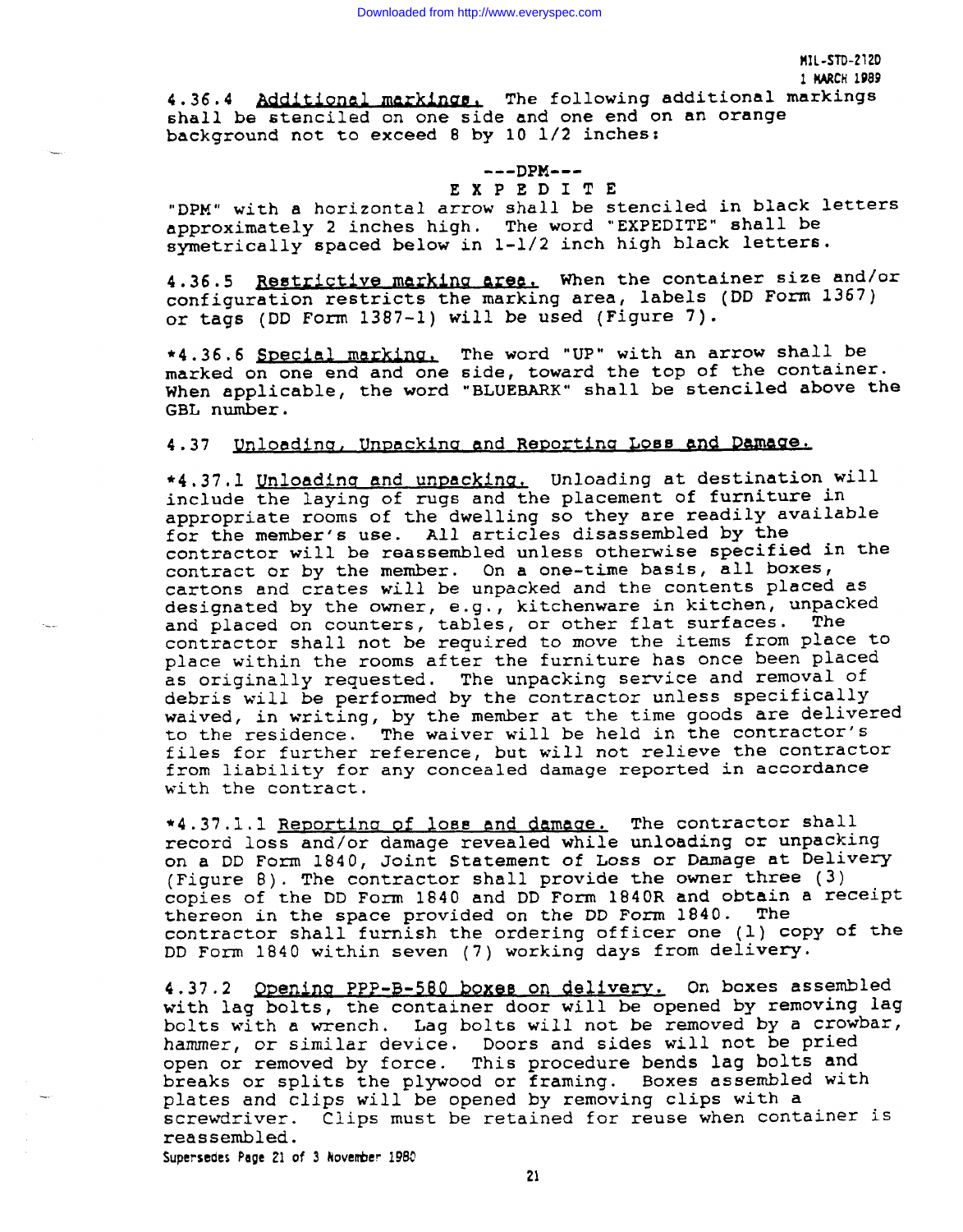$MIL-STD-212D$ 1 MARCH 1989

|                          | MILITARY SHIPMENT LABEL                               |                                 |        |                                                 |             | Form Approved: OMB No. 0704-0188 |
|--------------------------|-------------------------------------------------------|---------------------------------|--------|-------------------------------------------------|-------------|----------------------------------|
|                          | 1. TRANSPORTATION CONTROL NUMBER                      |                                 |        |                                                 |             | 2. POSTAGE DATA                  |
|                          |                                                       |                                 |        |                                                 |             |                                  |
| F5253 237 15 7272HXX     |                                                       |                                 |        |                                                 |             |                                  |
|                          |                                                       |                                 |        |                                                 |             |                                  |
|                          |                                                       |                                 |        |                                                 |             |                                  |
|                          |                                                       |                                 |        |                                                 |             |                                  |
| 3. FROM                  |                                                       |                                 |        |                                                 |             | <b>4. TYPE SERVICE</b>           |
|                          | $ITO - 401$ TAC FTR WG (GBLOC)                        |                                 |        |                                                 |             | <b>DPM</b>                       |
| TORREJON AB SPAIN        |                                                       |                                 |        |                                                 |             |                                  |
| <b>5. SHIP TO/POE</b>    |                                                       |                                 |        |                                                 |             | <b>6. TRANS PRIORITY</b>         |
| $APOE$ - $KJI$           |                                                       |                                 |        |                                                 |             |                                  |
|                          |                                                       |                                 |        |                                                 |             |                                  |
|                          |                                                       |                                 |        |                                                 |             |                                  |
|                          |                                                       |                                 |        |                                                 |             | 3                                |
|                          |                                                       |                                 |        |                                                 |             |                                  |
|                          |                                                       |                                 |        |                                                 |             |                                  |
| $7.$ POD                 |                                                       |                                 |        |                                                 |             |                                  |
| $APOD - 1GC$             |                                                       |                                 |        |                                                 |             | <b>8. PROJECT</b>                |
|                          |                                                       |                                 |        |                                                 |             |                                  |
|                          | 9. ULTIMATE CONSIGNEE OR MARK FOR                     |                                 |        |                                                 |             | <b>11. RDD</b>                   |
| $ITO - (GBIOC)$          |                                                       |                                 |        | $\frac{10}{12}$ $\frac{10}{25}$ $\frac{10}{25}$ |             | 271                              |
|                          | FT. DIX, NJ 08640 FOR: JONES, JOHN X, MAJ,            |                                 |        | 12. CUBE (This piece)                           |             | 13. CHARGES                      |
| % RELIANCE VAN CO.       | USA                                                   |                                 |        | 195                                             |             |                                  |
| MAPLE SHADE, NJ          | 67 W. KINGS HIGHWAY 237 15 7272                       |                                 |        | 14. DATE SHIPPED                                |             | <b>15. FMS CASE NUMBER</b>       |
|                          | 08052                                                 |                                 |        | 221                                             |             |                                  |
|                          |                                                       |                                 |        | <b>16. PIECE NUMBER</b>                         |             |                                  |
|                          |                                                       |                                 |        | 1                                               |             |                                  |
|                          |                                                       |                                 |        |                                                 |             |                                  |
|                          |                                                       |                                 |        |                                                 |             |                                  |
|                          |                                                       |                                 |        | <b>17. TOTAL PIECES</b>                         |             |                                  |
|                          |                                                       |                                 |        | 4                                               |             |                                  |
| DD Form 1387, NOV 86     |                                                       | Previous editions are obsolate. |        |                                                 |             | S/N 0102-LF-001-3871             |
|                          |                                                       |                                 |        |                                                 |             |                                  |
|                          | TRANSPORTATION CONTROL NUMBER<br>F5253 327 15 7272BXX |                                 |        | <b>RDD</b><br>271                               | PROJECT     | <b>TRANS PRIORITY</b>            |
| MILITARY<br>SHIPPING TAG | FROM:                                                 |                                 |        |                                                 |             |                                  |
|                          | ITO - 401 TAC FTW WG (GBLOC)                          |                                 |        |                                                 |             |                                  |
|                          | TORREJON AB SPAIN                                     |                                 |        |                                                 |             | $\overline{c}$                   |
|                          |                                                       |                                 |        |                                                 |             |                                  |
|                          | <b>POE</b>                                            |                                 |        |                                                 |             |                                  |
|                          | APOE - TOJ                                            |                                 |        |                                                 |             |                                  |
|                          |                                                       |                                 |        |                                                 |             |                                  |
|                          | POP<br>$APOD - DOV$                                   |                                 |        |                                                 |             |                                  |
|                          |                                                       |                                 |        |                                                 |             |                                  |
|                          | <sup>10</sup> JONES, JOHN X, MAJ, USA                 |                                 |        |                                                 |             |                                  |
| ArR 63                   | 237 15 7272                                           |                                 |        |                                                 |             |                                  |
| <b>DD FORM 1387-1</b>    |                                                       |                                 |        |                                                 |             |                                  |
|                          | PIECE NUMBER                                          | TOTAL PIECES                    | WEIGHT |                                                 | <b>CUBE</b> |                                  |
|                          | 1                                                     | 4                               |        | 66                                              |             | 7                                |

FIGURE 7. MILITARY SHIPMENT LABELS

 $\sim$ 

Supersedes Page 22 of 3 November 1980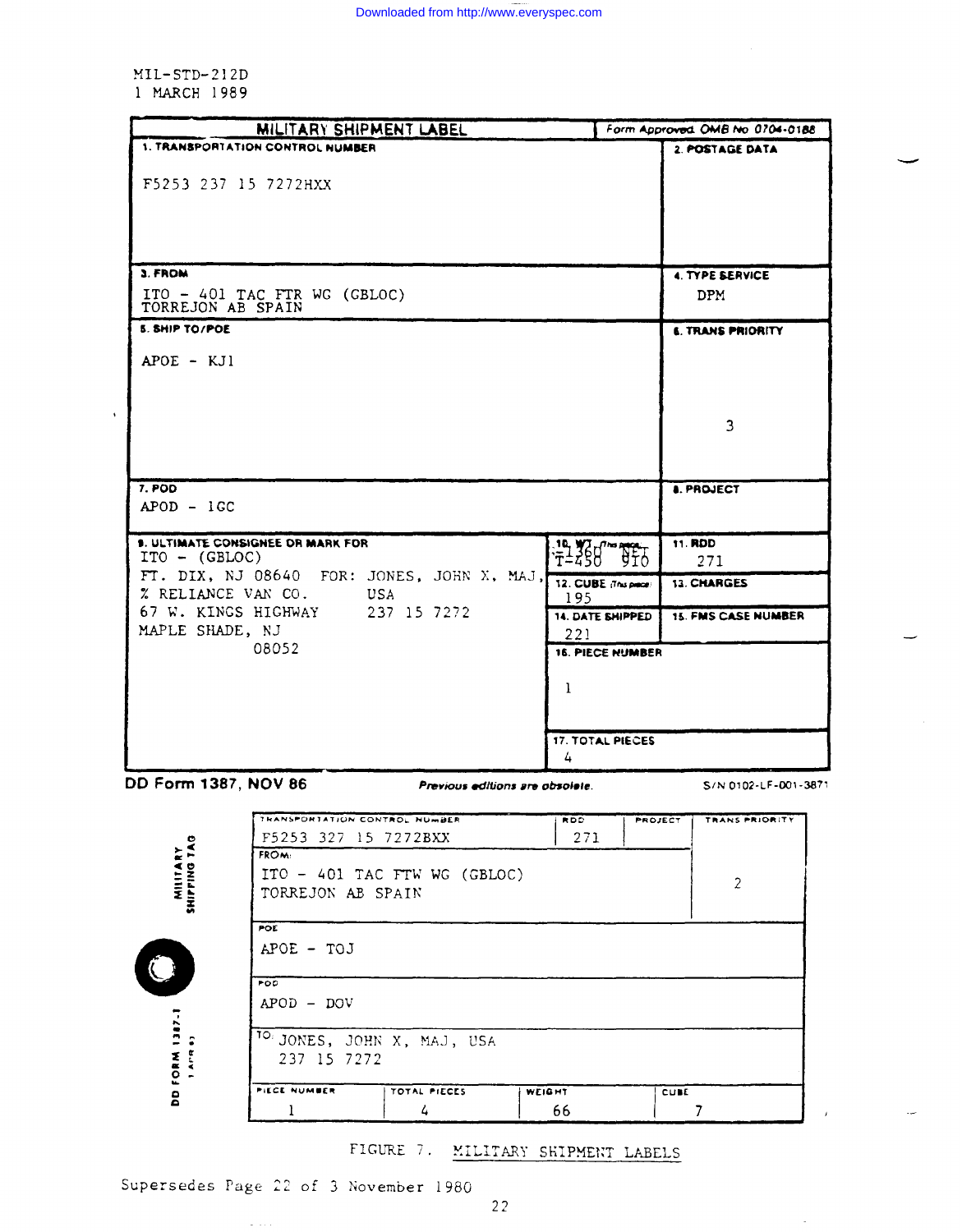**I!IL-STD-212D 1 MARCH 1989**

**4.38 GO f=~ent \$aw~ctm**

---

**4.38.1 Extent of inspection. All shipments of household goods** and unaccompanied baggage will be subject to inspection to ensure that the materials used and the packaging, packing and marking conform to the requirements of this standard.

4.38.2 Inspection guide. This Standard and referenced publications shall be the inspection quide.

4.38.3 Record of inspection. The Government employee performing the inspection shall prepare a DD 2018, Report of Packaging and Crating Contract Violations (Pigure 9).

4.39 Unaccompanied baggage. When unaccompanied baggage is shipped separately from bulk household goods shipments, it will be inventoried in accordance with 4.18 and packaged and packed as follows:

4.39.1 Packaging. Unaccompanied baggage shall be wrapped, cushioned and packaged in boxes consistent with the protection specified for items of household goods in Section 5. When boxes are required for interior packaging, fiberboard boxes will be used whenever possible.

4.39,2 Unaccompanied baggage, packaged as specified in 4.39.1, shall be packed in corrugated fiberboard boxes; triplewall fiberboard boxes; weather-resistant high strength, doublewall fiberboard boxes; wood cleated fiberboard boxes; cleated plywood boxes or household goods boxes conforming to the following requirements.

\* a. *Fiberboard boxes*. Boxes shall conform to the nonweather resistant or weather-resistant **class** of PPP-B-640 or PPP-B-1364, Style E. The weight limitation will not exceed the weight limitation of the applicable box specification. Boxes shall be closed, waterproofed and reinforced in accordance with the Appendix to the applicable box specification.

b. Cleated plywood boxes. Boxes shall conform to Style A of PPP-B-601 and shall be caulked at time of assembly. Caulking compound shall conform to Federal Specification TT-c-1796, Type 11, Class B (ribbon form).

c. Household goods boxes. When specified by the ordering officer, household goods boxes conforming to PPP-B-580 may be used. Boxes without weatherstripping shall be caulked with caulking compound conforming to TT-C-1796, Type III, Class B (ribbon form) at the time of assembly and closure.

4.39.3 Marking. Unaccompanied baggage will be marked in accordance with 4.36.2 and 4.36.5.

4.39.4 Items of extraordinary value. When items of extraordinary value are transported separately from bulk household goods shipments, items of extraordinary value shall be inventoried in accordance with 4.lB and packaged, packed and marked in accordance with  $4.39.1$ ,  $4.39.2$ , and  $4.39.3$ . The inventory requirement in 4.18 applies to items of extraordinary value packed inside cartons shipped within bulk household goods. **SupersedesPage 23 of 3 Rovenber 1980**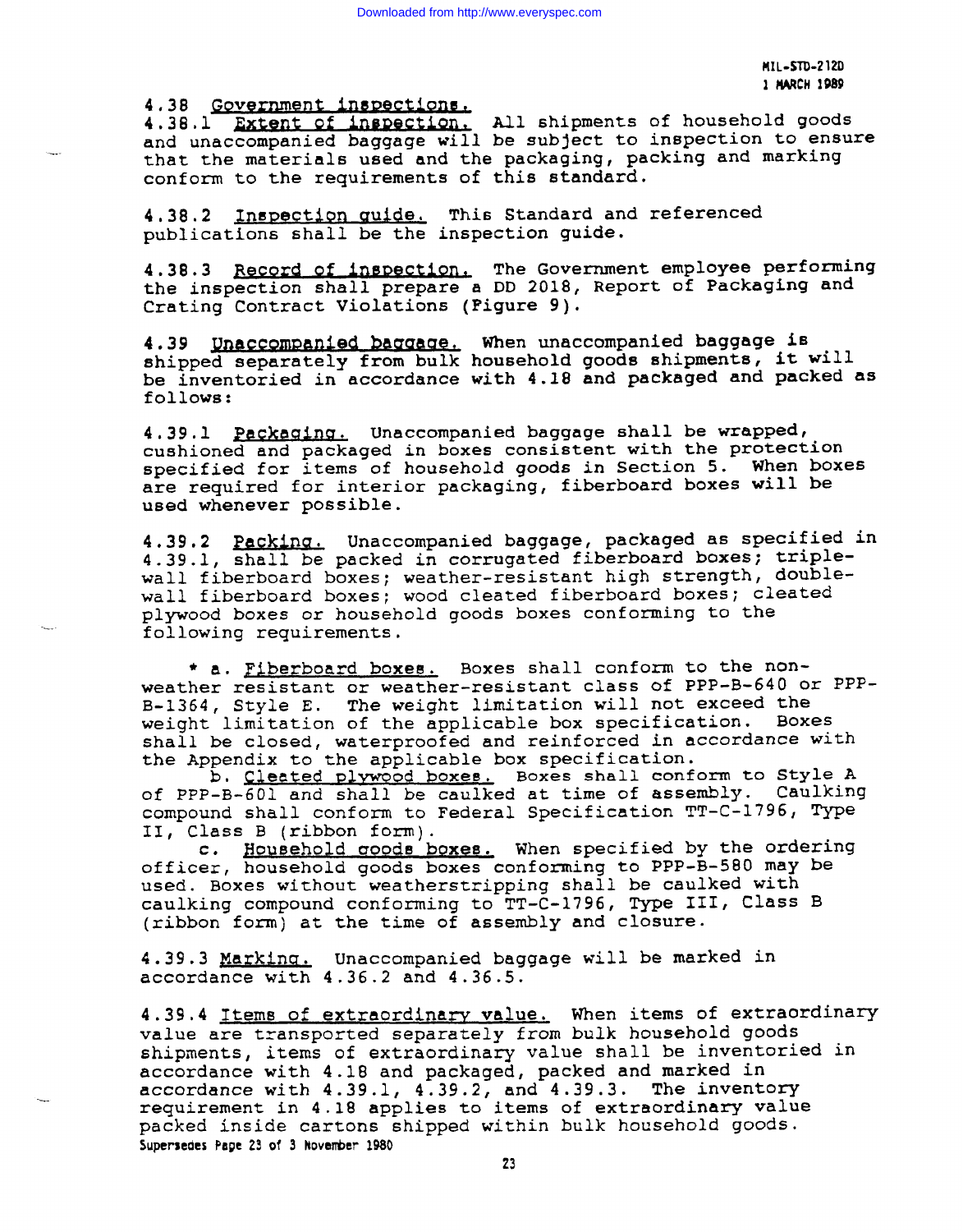MIL-STD-212D 1 MARCH 1989

|                              | JOINT STATEMENT OF LOSS OR DAMAGE AT DELIVERY                                                                                                                                       |  |  |  |
|------------------------------|-------------------------------------------------------------------------------------------------------------------------------------------------------------------------------------|--|--|--|
| <b>Privacy Act Statement</b> |                                                                                                                                                                                     |  |  |  |
| <b>AUTHORITY:</b>            | The requested information is solicited pursuant to one or more of the following: 5 U.S.C.<br>301, 31 U.S.C. 3721 et seq., 31 U.S.C. 3711 et seq., and EO 9397, November 1943 (SSN). |  |  |  |
| PRINCIPLE PURPOSE(S):        | The information requested is to be used in evaluating claims.                                                                                                                       |  |  |  |
| ROUTINE USE(S):              | The information requested is used in the settlement of claims for loss, damage or<br>destruction of personal property and recovery from liable third parties.                       |  |  |  |
| DISCLOSURE:                  | Voluntary; however, failure to supply the requested information or to execute the form<br>may delay or otherwise hinger the payment of your claim.                                  |  |  |  |
|                              | cruces: wetweeners. The correct treatescens' requirements will complete and unp DD form 1840 and obtain the                                                                         |  |  |  |

GENERAL INSTRUCTIONS: The carrier Vcontractor's representative will complete and sign DD form 1840 and obtain the signature of the member or member's agent. The member or member's agent will not, under any circumstances, sign a blank or partially completed DD form 1840. Three completed copies of DD Form 1840 and blank DD Forms 1840R will be provided the member or member's agent by the carrier's contractor's representative for each shipment

| SECTION A - GENERAL (To be completed by carrier/contractor)                                                                                                                                                                                                                                                                                                                                                                                            |                                                            |                                                                                                                | 3. RANK OR GRADE   4. NET WT OF SHIPMENT |  |
|--------------------------------------------------------------------------------------------------------------------------------------------------------------------------------------------------------------------------------------------------------------------------------------------------------------------------------------------------------------------------------------------------------------------------------------------------------|------------------------------------------------------------|----------------------------------------------------------------------------------------------------------------|------------------------------------------|--|
| 1. NAME OF OWNER (Last, First, Middle Initial)                                                                                                                                                                                                                                                                                                                                                                                                         | 2. SOCIAL SECURITY NO.                                     |                                                                                                                |                                          |  |
| S. ORIGIN OF SHIPMENT (City and State(Country).                                                                                                                                                                                                                                                                                                                                                                                                        |                                                            | 6. DESTINATION OF SHIPMENT (City and State/Country)                                                            |                                          |  |
| <b>8. PICKUP DATE</b><br>7. PPGBL/ORDER NUMBER                                                                                                                                                                                                                                                                                                                                                                                                         |                                                            | 9. NAME AND ADDRESS OF CARRIER/CONTRACTOR                                                                      |                                          |  |
| 10. CODE OF SERVICE<br>111.5CAC<br>12. CARRIER/CONTR. REF. NO.                                                                                                                                                                                                                                                                                                                                                                                         |                                                            |                                                                                                                |                                          |  |
| SECTION: 8 - RECORD: OF LOSS: OR: DAMAGE: (To be completed jointly by member and carrier scontractor's representative)                                                                                                                                                                                                                                                                                                                                 |                                                            |                                                                                                                |                                          |  |
| 13. Notice is hereby given to the carrier/contractor to whom this statement is surrendered that the shipment was<br>received in condition as shown below and the claim, if any, will be made for such loss or damage as indicated<br>subject to further inspection and notification to the claims office within 70 days by DD Form 1840R found on the<br>reverse side hereof. THE VALUE INDICATED IN BLOCK 14c IS TO BE USED FOR QUALITY CONTROL ONLY. |                                                            |                                                                                                                |                                          |  |
| a inv. No. 1b. Name of item                                                                                                                                                                                                                                                                                                                                                                                                                            | c. Description of loss or damage (If missing, so indicate) |                                                                                                                |                                          |  |
|                                                                                                                                                                                                                                                                                                                                                                                                                                                        |                                                            |                                                                                                                |                                          |  |
|                                                                                                                                                                                                                                                                                                                                                                                                                                                        |                                                            |                                                                                                                |                                          |  |
|                                                                                                                                                                                                                                                                                                                                                                                                                                                        |                                                            |                                                                                                                |                                          |  |
|                                                                                                                                                                                                                                                                                                                                                                                                                                                        |                                                            |                                                                                                                |                                          |  |
|                                                                                                                                                                                                                                                                                                                                                                                                                                                        |                                                            |                                                                                                                |                                          |  |
|                                                                                                                                                                                                                                                                                                                                                                                                                                                        |                                                            |                                                                                                                |                                          |  |
|                                                                                                                                                                                                                                                                                                                                                                                                                                                        |                                                            |                                                                                                                |                                          |  |
|                                                                                                                                                                                                                                                                                                                                                                                                                                                        |                                                            |                                                                                                                |                                          |  |
|                                                                                                                                                                                                                                                                                                                                                                                                                                                        |                                                            |                                                                                                                |                                          |  |
|                                                                                                                                                                                                                                                                                                                                                                                                                                                        |                                                            |                                                                                                                |                                          |  |
| 14. ACKNOWLEDGMENT BY MEMBER OR AGENT (X and complete as<br>applicable and sign below).                                                                                                                                                                                                                                                                                                                                                                |                                                            | 15. ACKNOWLEDGMENT BY CARRIER'S/CONTRACTOR'S REPRE-<br>SENTATIVE (X and complete as applicable and sign below) |                                          |  |
| a. I received my property in apparently good condition except.<br>as indicated above. A continuation sneet                                                                                                                                                                                                                                                                                                                                             |                                                            | a Property was delivered in apparently good condition<br>except as otherwise noted above                       |                                          |  |
| <b>Was</b><br>was not<br>used                                                                                                                                                                                                                                                                                                                                                                                                                          |                                                            | b. I will initiate tracer action for missing items.                                                            |                                          |  |
| b. Unpacking and removal of packing material, boxes, cartons, and<br>lis not<br><b>waived</b><br>is.<br>other debris                                                                                                                                                                                                                                                                                                                                   |                                                            | c. Name of delivering carrier/agent/contractor                                                                 |                                          |  |
| c. I estimate the amount of my loss and/or damage at<br>5.                                                                                                                                                                                                                                                                                                                                                                                             |                                                            |                                                                                                                |                                          |  |
| d. Thave received three copies of this form. Tunderstand that I have 70.<br>days to list any further loss and/or damages on the back of this form<br>and give this to the nearest claims office, and that failure to do so.                                                                                                                                                                                                                            |                                                            |                                                                                                                | -:                                       |  |
| may result in my being paid a smaller amount on a claim.<br><b>F. Date Signed</b>                                                                                                                                                                                                                                                                                                                                                                      | Storage in transit?<br>đ                                   |                                                                                                                |                                          |  |
| e. Telephone Number                                                                                                                                                                                                                                                                                                                                                                                                                                    | Yes                                                        | No.                                                                                                            |                                          |  |
| g Signature                                                                                                                                                                                                                                                                                                                                                                                                                                            | e Signature                                                |                                                                                                                | F. Date Signed                           |  |
|                                                                                                                                                                                                                                                                                                                                                                                                                                                        |                                                            |                                                                                                                |                                          |  |

Supersedes Page 24 of 3 November 1980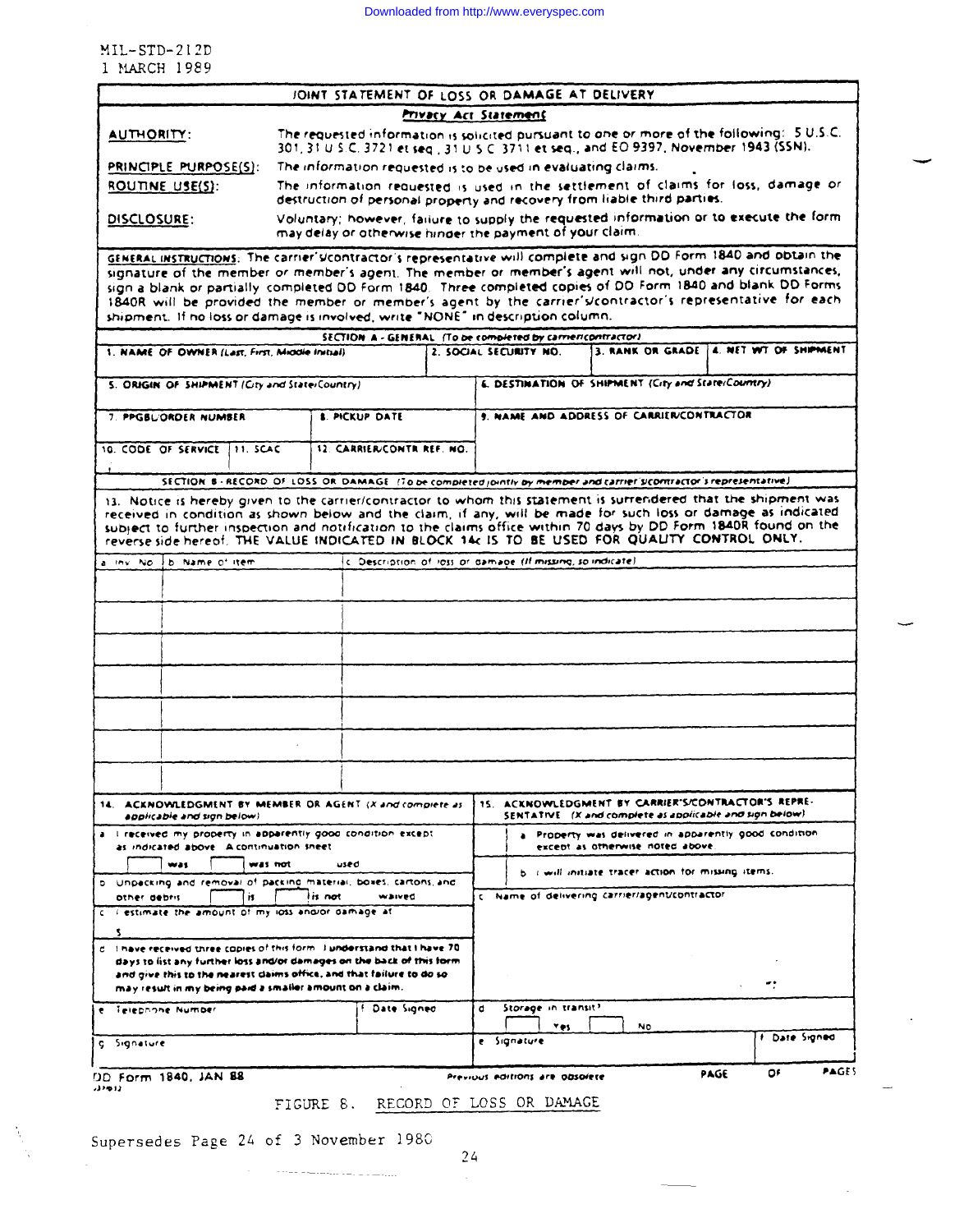MIL-STD-212D<br>3 November 1980

| THE PRIVACY ACT OF 1974 - Authority: Title 37, USC, Section 406: Title 5, USC, Section 5726. The Principal Purpose(a):<br>If a contractor fails to conform to the terms of the contract, this form will provide the necessary documented evidence on a<br>case basis. Rousine Uses: (a) To be used as documented evidence when contractor falls to adhere to the terms of his contract.<br>$\gtrsim$ b). To be used to build up a file of reports of contractor's noncompliance with the ASPR contract, Voluntary: The personal<br>data (SSN) is disclosed automatically when the individual relinquishes a copy of the orders authorizing the shipment (these<br>orders contain the individual's SSN). If disqualification action were to be taken against a contractor, it would be necessary to<br>provide documented evidence. This would involve identifying unsatisfactory performance of packing/unpacking services as to<br>name of member, grade, and SSN.<br>INSTRUCTIONS: When the contractor fails to conform to the terms of the contract, the Issuing Officer will submit three<br>reples of this form. The Original will be submitted to the Contractor, Copy - 2 to the Contracting Officer, and Copy - 3<br>to the ITO Country Control File).<br>TO: (Contractor's Name and Address)<br>FROM: (Issuing Office - Name and Address)<br>C INTRACT NUMBER<br><b>ORDER NUMBER</b><br>CONTRACT ITEM OF SERVICE<br>DWNER'S NAME (LAST, FIRST, MI)<br>BSN<br><b>GRADE</b><br><b>HATURE OF VIOLATION</b><br>$-1.5$<br>е кимен<br>NAME AND TITLE OF ISSUING OFFICER (TYPE of PRINT) | REPORT OF PACKAGING AND CRATING CONTRACT VIOLATION(S) |  |
|--------------------------------------------------------------------------------------------------------------------------------------------------------------------------------------------------------------------------------------------------------------------------------------------------------------------------------------------------------------------------------------------------------------------------------------------------------------------------------------------------------------------------------------------------------------------------------------------------------------------------------------------------------------------------------------------------------------------------------------------------------------------------------------------------------------------------------------------------------------------------------------------------------------------------------------------------------------------------------------------------------------------------------------------------------------------------------------------------------------------------------------------------------------------------------------------------------------------------------------------------------------------------------------------------------------------------------------------------------------------------------------------------------------------------------------------------------------------------------------------------------------------------------------------------------------------------------------------|-------------------------------------------------------|--|
|                                                                                                                                                                                                                                                                                                                                                                                                                                                                                                                                                                                                                                                                                                                                                                                                                                                                                                                                                                                                                                                                                                                                                                                                                                                                                                                                                                                                                                                                                                                                                                                            |                                                       |  |
|                                                                                                                                                                                                                                                                                                                                                                                                                                                                                                                                                                                                                                                                                                                                                                                                                                                                                                                                                                                                                                                                                                                                                                                                                                                                                                                                                                                                                                                                                                                                                                                            |                                                       |  |
|                                                                                                                                                                                                                                                                                                                                                                                                                                                                                                                                                                                                                                                                                                                                                                                                                                                                                                                                                                                                                                                                                                                                                                                                                                                                                                                                                                                                                                                                                                                                                                                            |                                                       |  |
|                                                                                                                                                                                                                                                                                                                                                                                                                                                                                                                                                                                                                                                                                                                                                                                                                                                                                                                                                                                                                                                                                                                                                                                                                                                                                                                                                                                                                                                                                                                                                                                            |                                                       |  |
|                                                                                                                                                                                                                                                                                                                                                                                                                                                                                                                                                                                                                                                                                                                                                                                                                                                                                                                                                                                                                                                                                                                                                                                                                                                                                                                                                                                                                                                                                                                                                                                            |                                                       |  |
|                                                                                                                                                                                                                                                                                                                                                                                                                                                                                                                                                                                                                                                                                                                                                                                                                                                                                                                                                                                                                                                                                                                                                                                                                                                                                                                                                                                                                                                                                                                                                                                            |                                                       |  |
|                                                                                                                                                                                                                                                                                                                                                                                                                                                                                                                                                                                                                                                                                                                                                                                                                                                                                                                                                                                                                                                                                                                                                                                                                                                                                                                                                                                                                                                                                                                                                                                            |                                                       |  |
|                                                                                                                                                                                                                                                                                                                                                                                                                                                                                                                                                                                                                                                                                                                                                                                                                                                                                                                                                                                                                                                                                                                                                                                                                                                                                                                                                                                                                                                                                                                                                                                            |                                                       |  |
|                                                                                                                                                                                                                                                                                                                                                                                                                                                                                                                                                                                                                                                                                                                                                                                                                                                                                                                                                                                                                                                                                                                                                                                                                                                                                                                                                                                                                                                                                                                                                                                            |                                                       |  |
|                                                                                                                                                                                                                                                                                                                                                                                                                                                                                                                                                                                                                                                                                                                                                                                                                                                                                                                                                                                                                                                                                                                                                                                                                                                                                                                                                                                                                                                                                                                                                                                            |                                                       |  |
|                                                                                                                                                                                                                                                                                                                                                                                                                                                                                                                                                                                                                                                                                                                                                                                                                                                                                                                                                                                                                                                                                                                                                                                                                                                                                                                                                                                                                                                                                                                                                                                            |                                                       |  |
|                                                                                                                                                                                                                                                                                                                                                                                                                                                                                                                                                                                                                                                                                                                                                                                                                                                                                                                                                                                                                                                                                                                                                                                                                                                                                                                                                                                                                                                                                                                                                                                            |                                                       |  |
|                                                                                                                                                                                                                                                                                                                                                                                                                                                                                                                                                                                                                                                                                                                                                                                                                                                                                                                                                                                                                                                                                                                                                                                                                                                                                                                                                                                                                                                                                                                                                                                            |                                                       |  |

# DD, ream, 2018

 $\ddot{i}$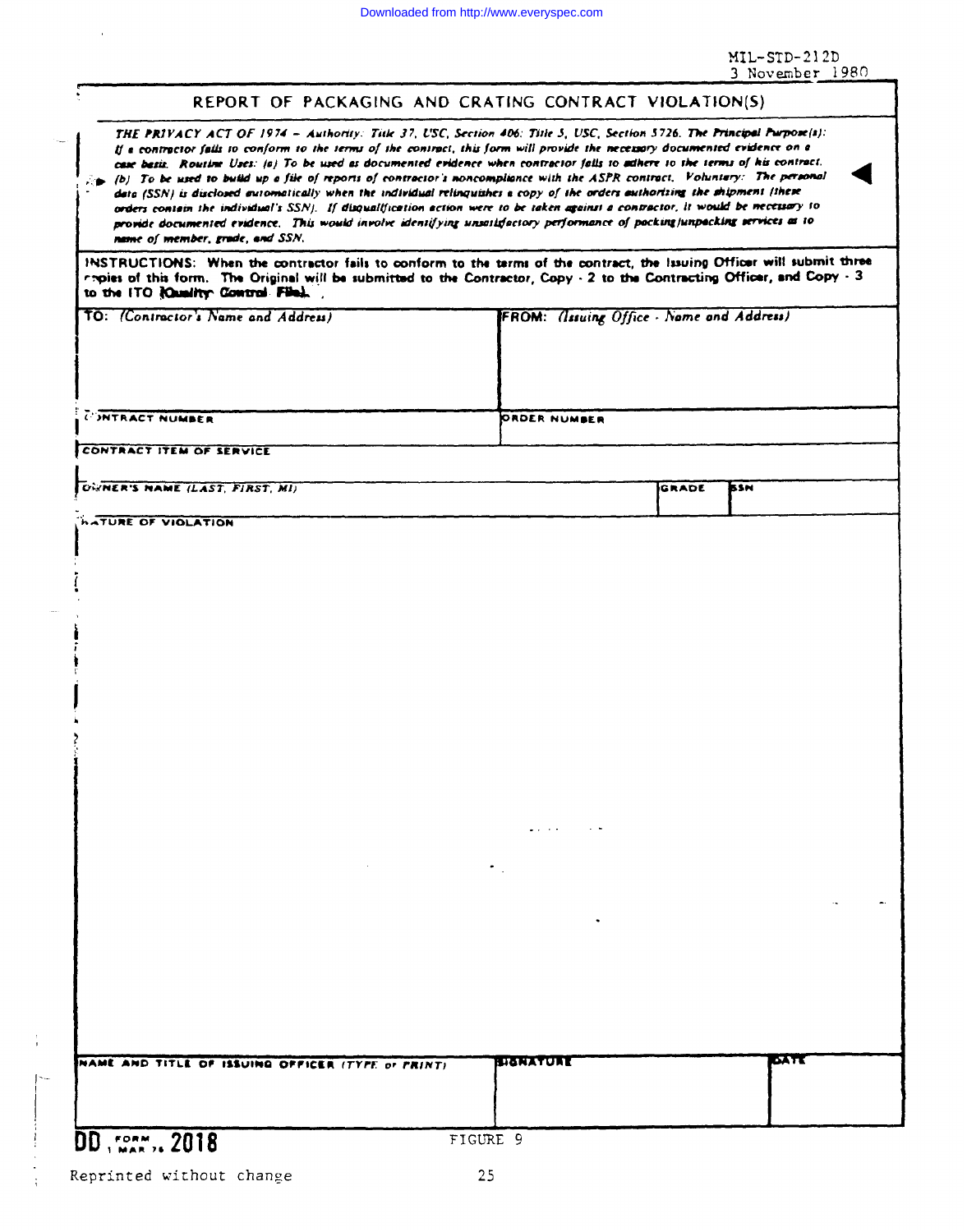—

5.5.4.9 Mattresses and box springs. Mattresses and box springs shall be placed in new cartons at the residence and sealed with tape. All cartons used shall have a minimum average bursting strength of 200 pounds per square inch.

5.5.4.10 Rugs. Rugs and rug pads shall be properly rolled (not folded) for movement and will not be subsequently folded or bent.  $5.5.4.11$  Appliances. Each appliance serviced shall be appropriately labeled to indicate that it must be serviced at destination prior to its use **(reversing the** process performed at time of pickup). 5.5.4.12 Mashers. Washers requiring servicing shall be secured with washer kits, washer packs, washer locks or special plastic inserts. The use of sheet fiberboard/cardboard is prohibited. 5.5.4.13 Surfaces. All finished surfaces shall be protected so

as to prevent scratching or marring.

5.5.5 Inventory. In conjunction with the owner or his agent, the contractor shall prepare an inventory, listing all items received. Contents of furniture (bureaus, chest of drawers) or containers (footlockers, cedar chests) packed by owner should be identified on the inventory as packed by member (PBO). The identified on the inventory as packed by member (PBO). inventory shall list the articles of furniture and words such as "Household Goods" or other general descriptive terms shall not be used. The contractor shall record on the inventory form any unusual condition of the items received. Notations shall be made opposite items on the inventory specifically identifying any mars, scratches, or broken items. The degree and specific location of each exception to condition must be noted on the inventory. General statements which take exception to the condition of the shipment are not acceptable. When possible, notation shall be made as to whether electric refrigerators, radios, and other like articles are in operating condition. The original of the inventory shall be furnished the ordering officer; one copy shall be retained by the contractor; one Copy given to the owner or his agent (at time of pickup) and other copies distributed as instructed by the ordering officer. 5.5.6 Vehiclee. Vehicles used to transport household goods shall be closed moving vans. The interiors shall be clean and shall be provided with clean pads, covers, and other protective equipment to ensure safe transit and delivery of personal property, Vehicles will be maintained to assure that van bodies are free from holes or other conditions which would permit the entry of water and that doors, when closed, fit tightly and securely. The same vehicle shall be used from origin to destination for each individual shipment. Split deliveries are not permitted.

5.5.7 Tailgate loading, Unless approved by the ordering officer, household goods shall not be loaded on the tailgate of motor vans. When tailgate loading is approved, the load will not extend beyond the sides or end of the tailgate or above the top of the exterior surface of the vehicle, and shall be covered by tarpaulin. In addition, no part of the load will be tied on the sides, roof, or undercarriage of the vehicle.

5.5.8 Removal of debris. Packing and loading at origin will include removing from the **member's premises all empty** contractor- provided containers, packing materials, and other debris accumulated incident to packing and loading. **Reprtnted wt thout change,**

 $\sigma_{\rm{eff}}$  , and the second contract and the second contract of  $\sigma_{\rm{eff}}$ 

**57**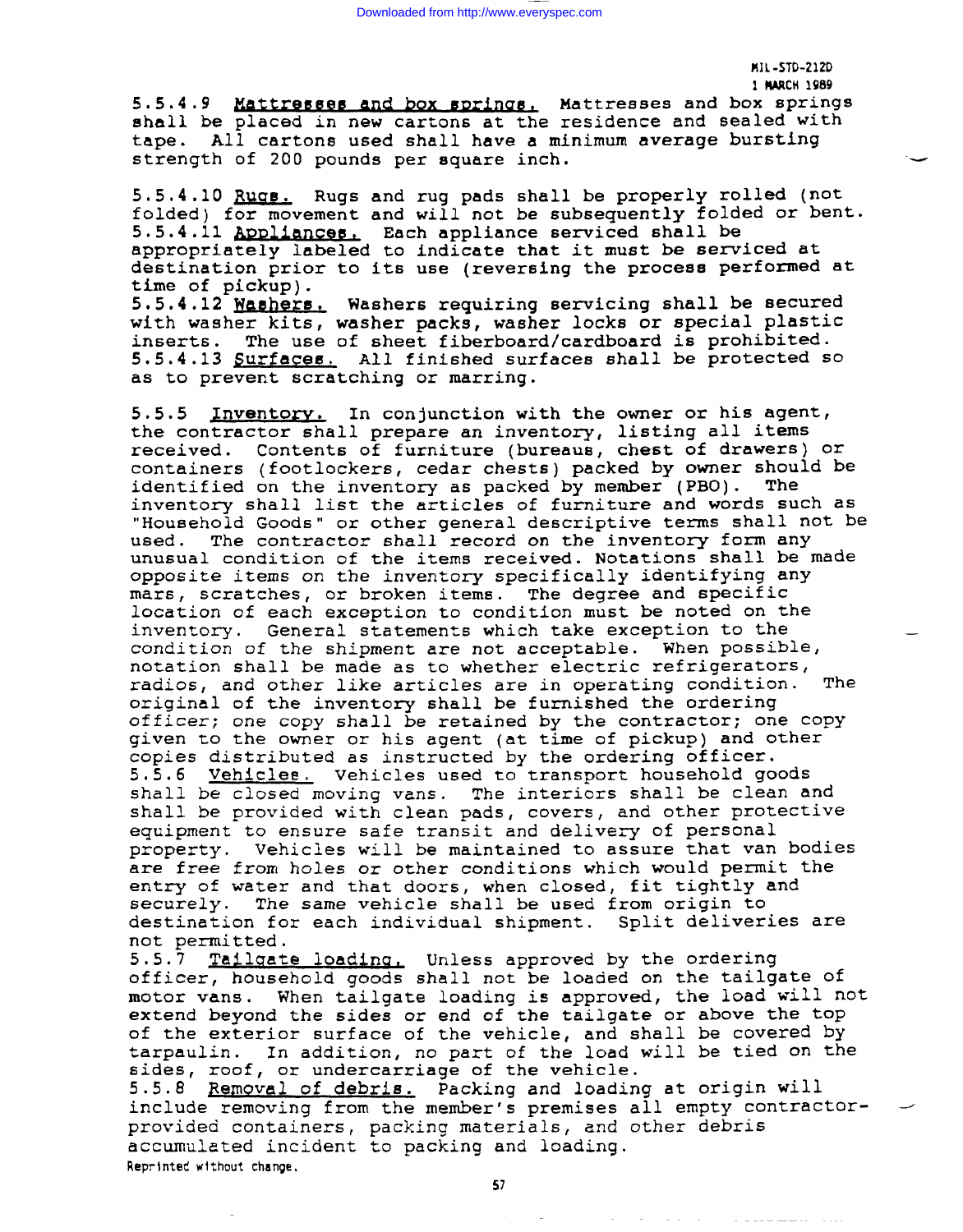#### **MIL-SIW212D 1 MUCH 1989**

+5.5.9 Determination of tare, net and gross weight. The tare weight of each vehicle shall be determined by having the vehicle weighed prior to the **movement of each shipment by a** certified weighmaster or on a certified scale. Neither the driver nor any other persons shall be on the vehicle at the time of either weighing. Fuel tanks on vehicles shall be full at time of weighing, or in the alternative, no fuel may be added between the<br>two weighings when the tare weight is performed first. The two weighings when the tare weight is performed first. vehicle shall contain only pads, chains, dollies, handtrucks, and other equipment needed in the movement of goods to be loaded thereon, when obtaining the tare weight. The contractor will retain in the vehicle, subject to inspection, a weighaster's certificate or weight ticket for the vehicle showing the tare weight, date weighed and a list of the equipment needed to transport the shipment. After the vehicle has been loaded, it shall be weighed without the crew or any other person. The net weight will be determined by deducting the tare weight from the loaded weight. In the movement of partial loads, the provisions of this paragraph will apply, except that the gross weight of the vehicle containing one or more partial loads shall be used as a tare weight of the vehicle as to partial loads subsequently loaded thereon. Back weighing shall be permitted only when authorized in advance by the ordering officer.

5.5.10 Weighmaster's certificate. The weighmaster's certificate **shall** contain the name and address of the weighing station, the date, name of contractor, name of property owner and Government order number, truck number, and tare, net and gross weights of the shipment. The weighmaster's certificate will be submitted with the bill for payment, except when a constructive weight (seven pounds per cubic foot) is authorized by the ordering officer.

### 5.5.11 Unloading, unpacking and reporting loss and damage.

\*5.5.11.1 Unloading and unpacking. Unloading at destination will include the laying of rugs and the placement of furniture in appropriate rooms of the dwelling so they are readily available for the member's use. All articles disassembled by the contractor shall be reassembled unless otherwise specified in the contract or by the member. On a one-time basis, all boxes, cartons and crates will **be** unpacked and the contents placed as designated by the owner, e.g., kitchenware in kitchen, unpacked and placed on counters, tables, or other flat surfaces. The contractor shall not be required to **move** the items from place to place within the rooms after the furniture has **been** placed as originally requested. The unpacking service and removal of debris will be performed by **the** contractor *unless* specifically waived, in writing, by the member at the time goods are delivered to the residence. The waiver will be held in the contractor's files for further reference, but will not relieve the contractor from liability for any concealed **damage** reported in accordance with the contract.

**SupersedesPage 58 of 3 Novenbsr 1980**